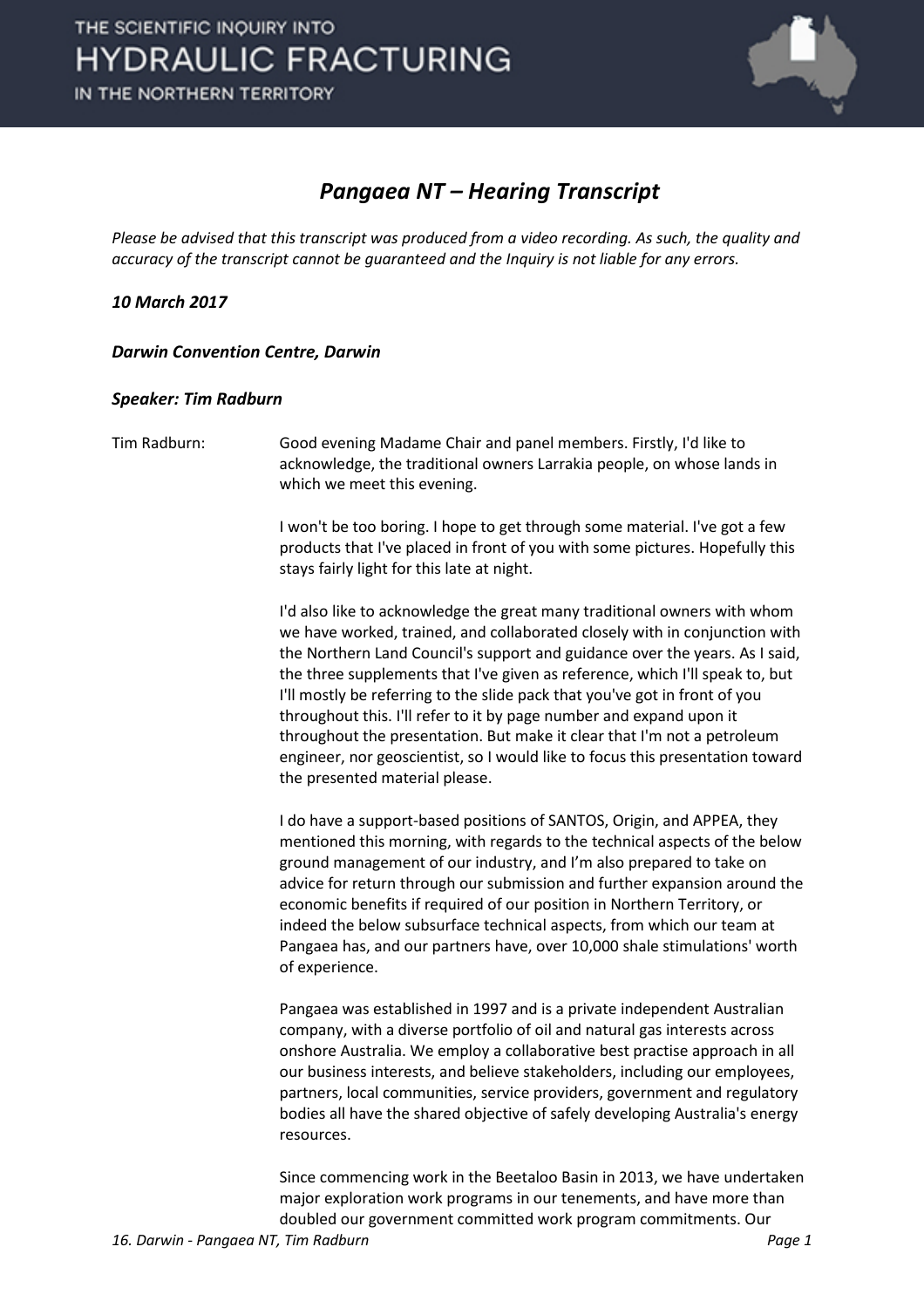

technical focus of the last several years has centred on the unconventional potential of the McArthur and Roper Basins, the accumulated knowledge that we have gathered through seven wells, 1800 kilometres of 2D seismic, 29,000 kilometres of airborne gravity, 3,539 metres of core extraction. LiDAR survey across our entire acreage position, and two vertical well stimulations has systematically, scientifically allowed us to define areas for development and production, and provide focus for additional exploration and appraisal.

In 2016, we lodged our discovery notice with the Northern Territory government, which was subsequently immediately accepted.

What I might do now if I may, is outline our operational model, which I'd like to basically focus on for this presentation, of how we have tailored our business development in the Northern Territory. Which I and our partners, our Northern Territory business partners call the NT Way.

We understand that any successful enterprise starts with people and relationships, and this must have a long-term "begin with the end in mind" approach. We have approached our community integration from working alongside traditional owners, using local content, employing pastoralists or their equipment, developing local businesses, QHC processes, topographical environmental baselining completed by local contractors who understand the environment in the Northern Territory, and not only its extremes, but also its one in 50/100-year event cycles.

Pastoral liaison and counsel based on local pastoralists' recommended approach techniques and senior business territory veterans, are our daily practise in the Northern Territory.

With regards to the slide pack, I'll refer to now slide four. This is the front page of the Natural Gas Industry Information Seminar. The next few slides are direct excerpts from a highly technical industry best practise information briefing pack, which Pangaea led across the water, Northern Territory community last year predominantly, and was widely advertised and supported by local businesses and industry groups alike. Origin, SANTOS and APPEA also participated, and it was hosted jointly by the NT Chamber of Commerce and Katherine Mining and Services Association.

The presentation incorporates in fine detail all aspects of our highly specialised industry, in a consolidated format which can be delivered in our bespoke format further throughout the year to the panel, if and when required.

Slide five I'll refer to on the left-hand slide in your deck, is an editorial in a local indigenous news publication outlining the merits of an indigenous training employment program that we stood up, based on our training methodology of "raise, train and sustain." I've also provided you with a copy of the program synopsis for your review, for your reference. Prior to the moratorium being announced, we had successfully trained 20 traditional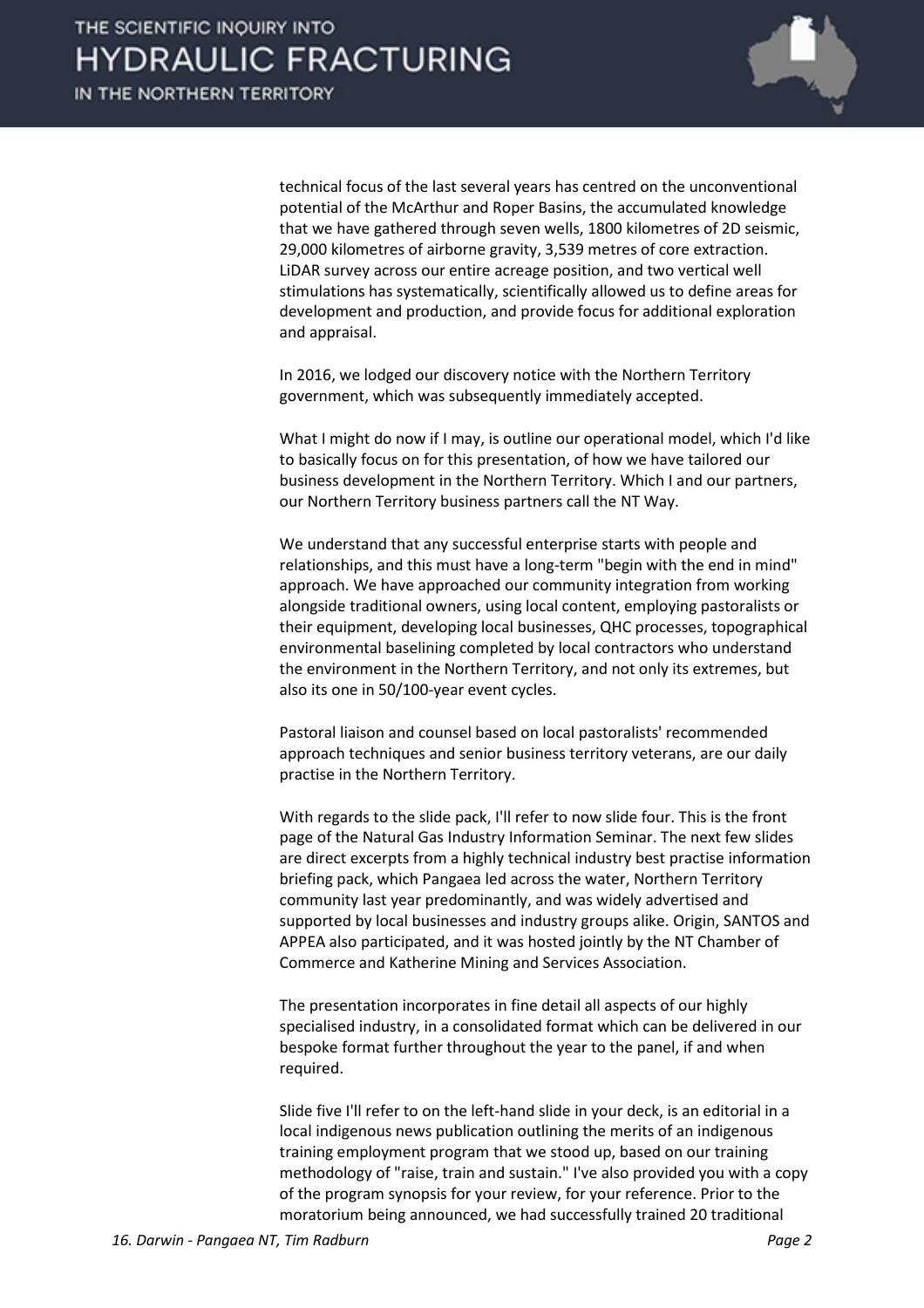

owners from communities within our tenement holdings, through all local nationally accredited trainers and assessors, and local businesses, and three of them were offered full time employment with our local business contractors.

We had agreements and contracts in place with local business to continue our infrastructure and surface development works, creating a "raise, train, and sustain" continuity business model. We had predicated this being based off a significant infrastructure development project which we had worked with Northern Territory government, with multiple agencies in the Northern Territory government over a 12-month period to see its realisation, and that was the sealing of Western Creek Road, which would have given 13 cattle stations all-season access.

All graduates who's completed this initial programme left our program with police checks, drug checks, completed CVs, next stage employment recommendations and nationally accredited civil earthworks competency certificates. They also all left with tens of hours each, in up to six different heavy pieces of machinery and multiple vehicles.

The 2IC the Northern Land Council quoted at the time as she handed each graduate their certificate on our graduation day, "I'm here today with Pangaea as partners to a project that has delivered exceptional outcomes. These outcomes I have overseen over so many years, are aspired to be met by many companies, yet very few companies deliver. In fact, when I first met with Tim and the Pangaea team, and we discussed the yearlong project, I quietly thought that he may be a little ambitious with it, but he and the men standing here today are testament that they have proven me wrong, and I have to say, this does not happen too often. Today's a great day. Congratulations Graduates."

The right side of slide five is a government TV advertisement that ran in 2014, featuring one of our pastoralists at the bottom right, who was also interviewed and whose interview was made public on the internet.

Slide six is a micro benefits and impacts slide. On the left hand side, it lists a number of local employment opportunities, which we have employed contractors and local businesses on over the last few years. We have not flown in any support for any of our operations, and this is obviously quite early in the exploration phase, so that is all still to continue and develop from, but that's just what has happened thus far.

I've drawn an analogue of what the footprint looks like for a seven your development program. I know this has been a contentious point throughout the week and it's been discussed in various forms, but I'd just like to give you our view, and it's an analogue only, of what seven-year development program looks like.

That white box that's on the image there, that is an outline of a standard cattle station in the sturt plateau where our tenements are. The blow-up of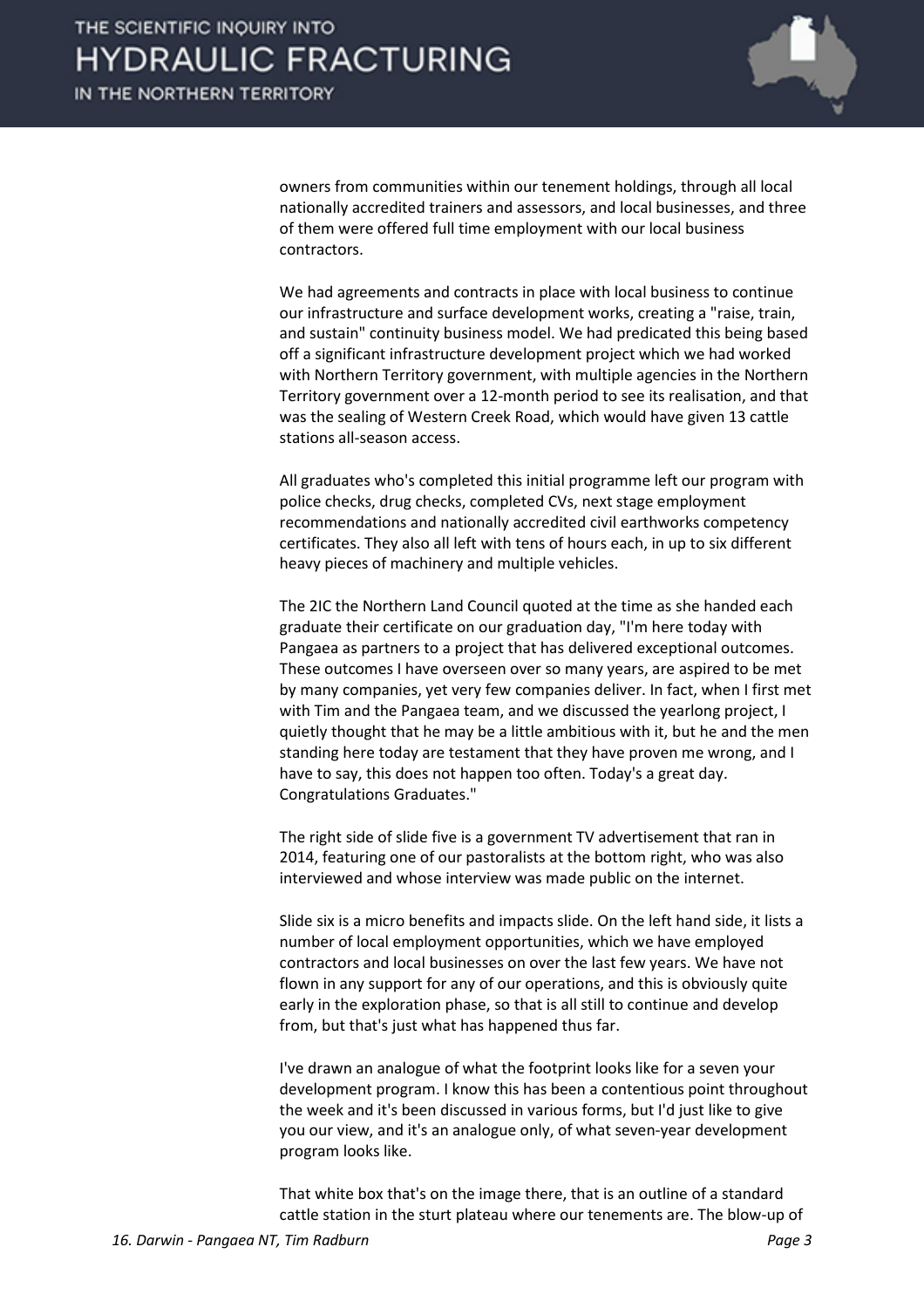

the box on the left is a 200 by 200 shale well, and off on the horizon of that access track stemming to the north there, where that track meets the horizon limit, that is a 3.5 kilometre mark. You can clearly see that it is not a spider web of surface disruption.

Let's say if you need one TCF of gas. At each well, call it eight BCF average at the wellhead, that equals 120 wells. For 12 well pads, that equals 10 pads, that's eight pads at 3.5 kilometre spacing, which equals a small footprint. And as I said, that image that I've got there is to scale. Each of those small red dots is a pad, and you can see that you can't actually see 3.5 kilometres away. Down on the Sturt Plateau where those image is taken from.

Something that we're quite comfortable talking to or submitting further if required, industry development's based on it being a technically led industry. The industry developments last year alone were significant in the shale industry in the United States. I won't go into any further detail here now, but they were forced upon companies due to low oil prices, etc., but they were significant. They were significant in reducing surface footprints, etc.

Next slide seven. There is two IT videos getting around last year, I'm sure you saw them televised. There were two advertisements. It was a gas and graziers advertisement. The man pictured there is one of our pastoralists, and we do a significant amount of work on his cattle station. The jobs to lift community's advertisement, you can see the image there, a lot of those images are what was based on our indigenous training and employment programme, also.

That's not to say we have had a smooth ride the entire time we have been up here. When we first started in 2013, and indeed we are facing an uphill battle. However, through discussion and agreement to a few key principles with all of our pastoralists, 24 of whom were involved at the table at the time, we agreed on a few key principles such as a fair day's pay for a fair day's work, various things around fencing, gates, third-party weed inspections, water descriptors, cattle operational non-disruption detail and inspections amongst others. We have reached a mutually beneficial public benefit position, within our access in compensation agreements.

Slide eight. We have completed significant and extensive environmental surface and subsurface hydrology assessments. We have completed significant flora and fauna characterization reports. They are lengthy and detailed documents. They are based on everything I said before. Local environmental consultants who understand the topographical environment up here, who understand the one and fifty hundred year events, and have based their risks and analysis points of view from that.

We've also done significant downhole water bore baselining, so standing water level baselining and chemical composition baselining. We have provided all of this detail to the Northern Territory government over the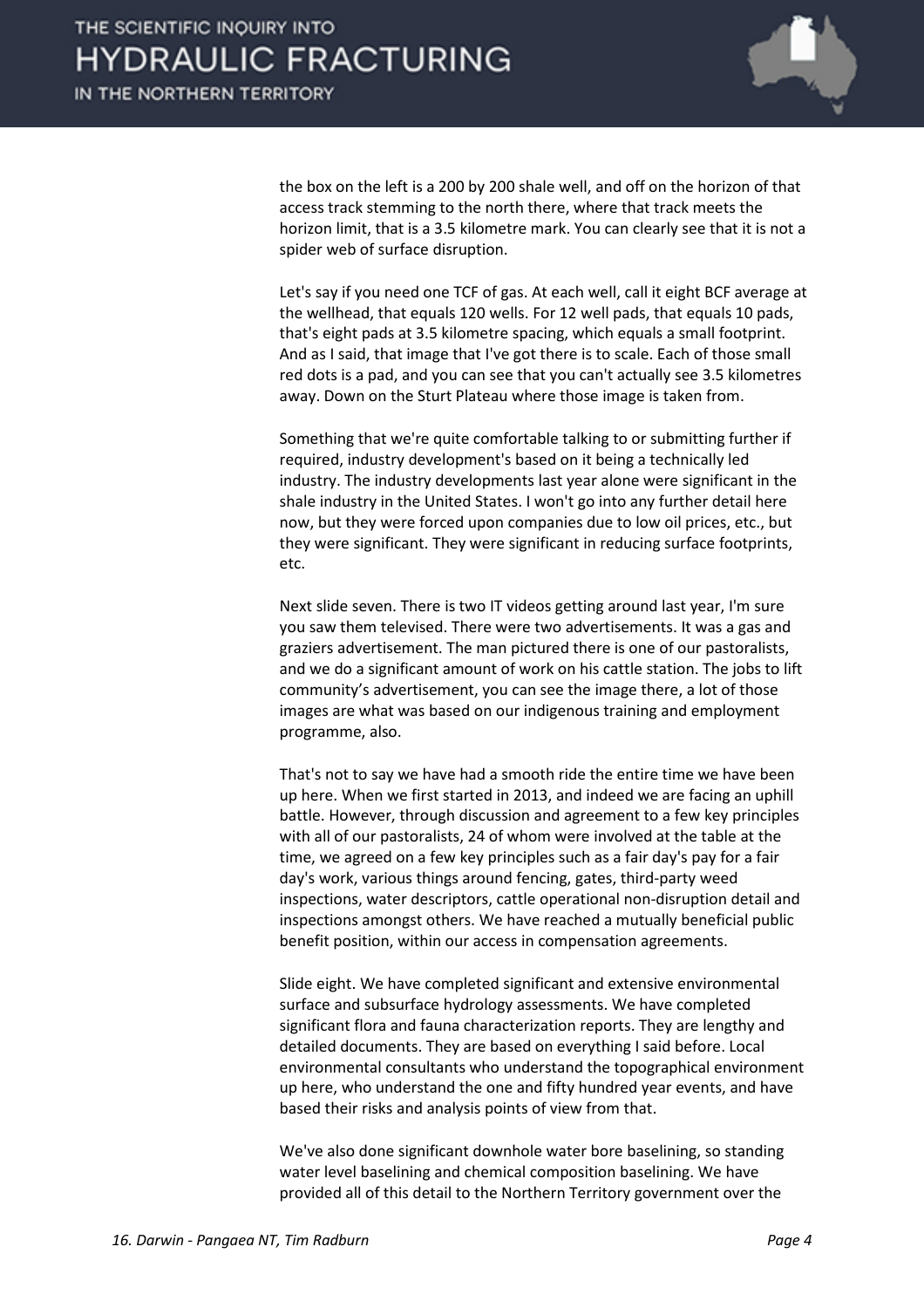

years as we've been doing it, and quite comfortable to provide that to the panel, at any point.

|                                | Slide 10 on your pack. Just a few of the local companies and contractors that<br>we have worked with. My final slide, slide 11, is just something I've inserted<br>this afternoon. There was a question I think this morning to Matt Doman<br>from APPEA around some further detail of the potential of the Deloitte<br>economic imperatives. I've just included in the information that I've given<br>you, a printout of a energy news bulletin release that was published a week<br>or so ago, on the VacaMoto shale in Argentina. There's two points I want to<br>make here, two points of clarity, because this is a contemporary, recent<br>"now" analogue. It's based on a seven/eight-year timeframe, which is<br>comparative to what we're looking to the Beetaloo Basin. It is based on a<br>shale of thickness, area, scale, and depth similar to what we're looking at<br>here in the Beetaloo Basin, and it says at the seven-year mark from first<br>horizontal well being fracked and stimulated, that there is committed capital<br>this year alone in 2017 of \$5,000,000,000, followed by \$10,000,000,000 the<br>following year in 2018.<br>You can also see the scale footprint almost identical to what we're facing in<br>the Beetaloo, in those images. |
|--------------------------------|-------------------------------------------------------------------------------------------------------------------------------------------------------------------------------------------------------------------------------------------------------------------------------------------------------------------------------------------------------------------------------------------------------------------------------------------------------------------------------------------------------------------------------------------------------------------------------------------------------------------------------------------------------------------------------------------------------------------------------------------------------------------------------------------------------------------------------------------------------------------------------------------------------------------------------------------------------------------------------------------------------------------------------------------------------------------------------------------------------------------------------------------------------------------------------------------------------------------------------------------------------------------------------|
|                                | Thank you very much.                                                                                                                                                                                                                                                                                                                                                                                                                                                                                                                                                                                                                                                                                                                                                                                                                                                                                                                                                                                                                                                                                                                                                                                                                                                          |
| Hon. Justice<br>Rachel Pepper: | Thank you very much. The studies that you refer to at page eight or slide<br>eight, you're happy to make those available to the inquiry?                                                                                                                                                                                                                                                                                                                                                                                                                                                                                                                                                                                                                                                                                                                                                                                                                                                                                                                                                                                                                                                                                                                                      |
| Tim Radburn:                   | Absolutely.                                                                                                                                                                                                                                                                                                                                                                                                                                                                                                                                                                                                                                                                                                                                                                                                                                                                                                                                                                                                                                                                                                                                                                                                                                                                   |
| Hon. Justice<br>Rachel Pepper: | Thank you. If you could do so in due course, that would be of benefit, and<br>indeed, anything else you wish to put in front of the inquiry, any other<br>economic modelling you've done, or I think you referred to some<br>subterranean technical details as well, or information that you may have,<br>again, I would urge you to furnish that to the inquiry.                                                                                                                                                                                                                                                                                                                                                                                                                                                                                                                                                                                                                                                                                                                                                                                                                                                                                                             |
| Tim Radburn:                   | Absolutely.                                                                                                                                                                                                                                                                                                                                                                                                                                                                                                                                                                                                                                                                                                                                                                                                                                                                                                                                                                                                                                                                                                                                                                                                                                                                   |
| Hon. Justice<br>Rachel Pepper: | Yes. Professor Priestly.                                                                                                                                                                                                                                                                                                                                                                                                                                                                                                                                                                                                                                                                                                                                                                                                                                                                                                                                                                                                                                                                                                                                                                                                                                                      |
| Prof. Brian Priestly:          | I guess just to get some clarity on that particular issue about the baseline<br>data, we've had a number of submissions, which you said that there is no<br>baseline data available. The studies that you've done, are they only being<br>provided to the Northern Territory government so far?                                                                                                                                                                                                                                                                                                                                                                                                                                                                                                                                                                                                                                                                                                                                                                                                                                                                                                                                                                               |
| Tim Radburn:                   | They have.                                                                                                                                                                                                                                                                                                                                                                                                                                                                                                                                                                                                                                                                                                                                                                                                                                                                                                                                                                                                                                                                                                                                                                                                                                                                    |
|                                |                                                                                                                                                                                                                                                                                                                                                                                                                                                                                                                                                                                                                                                                                                                                                                                                                                                                                                                                                                                                                                                                                                                                                                                                                                                                               |

*16. Darwin - Pangaea NT, Tim Radburn Page 5* Prof. Brian Priestly: So they're not actually public documents, per se.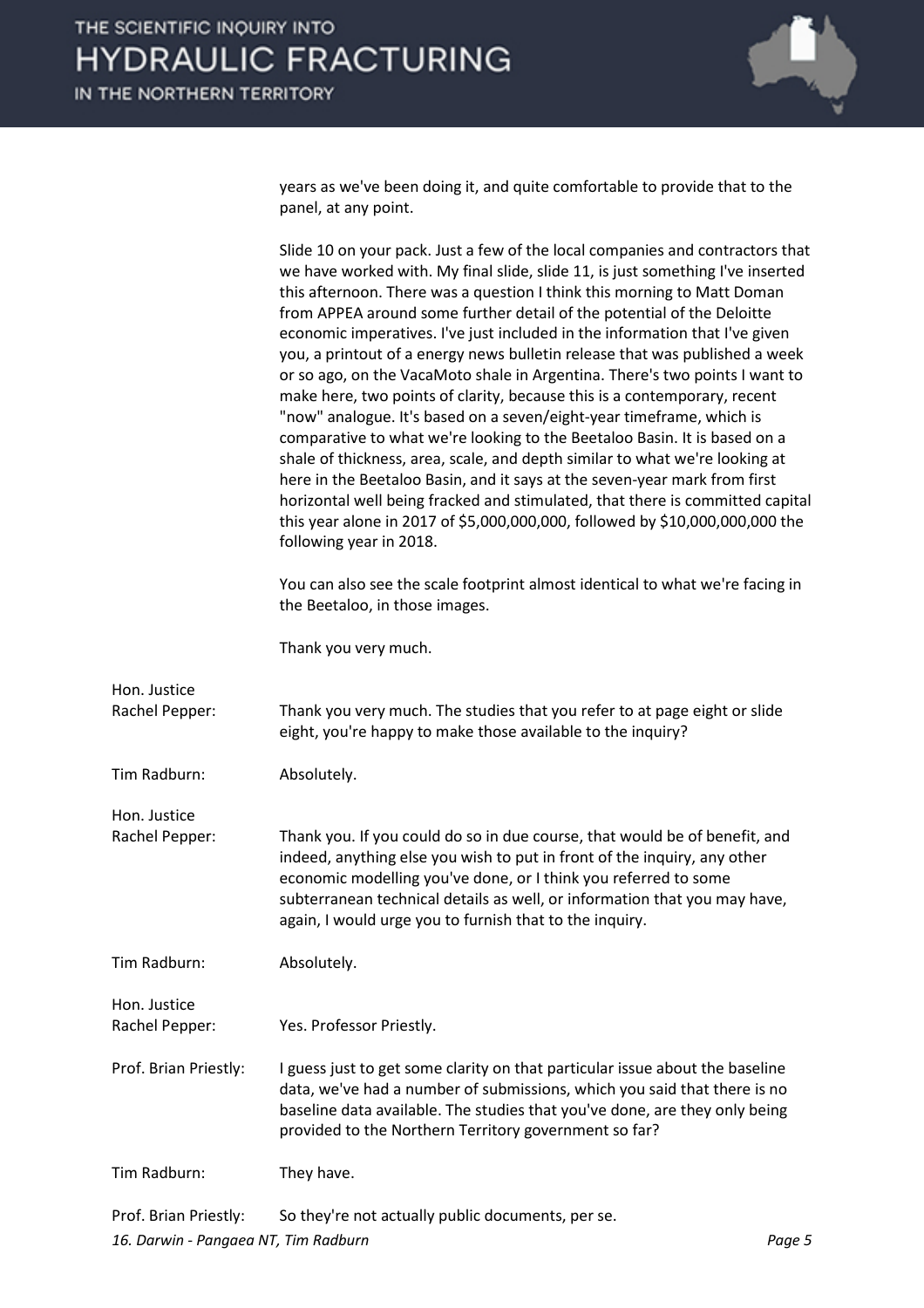

| Tim Radburn:                   | Correct.                                                                                                                                                                                                                                                                                                                                                                                                                                                                                                                                                                                                                              |
|--------------------------------|---------------------------------------------------------------------------------------------------------------------------------------------------------------------------------------------------------------------------------------------------------------------------------------------------------------------------------------------------------------------------------------------------------------------------------------------------------------------------------------------------------------------------------------------------------------------------------------------------------------------------------------|
| Prof. Brian Priestly:          | Presumably, they would become public documents if they are lodged in our<br>website.                                                                                                                                                                                                                                                                                                                                                                                                                                                                                                                                                  |
| Hon. Justice<br>Rachel Pepper: | Yes, they will.                                                                                                                                                                                                                                                                                                                                                                                                                                                                                                                                                                                                                       |
| Tim Radburn:                   | Correct.                                                                                                                                                                                                                                                                                                                                                                                                                                                                                                                                                                                                                              |
| Prof. Brian Priestly:          | Thank you.                                                                                                                                                                                                                                                                                                                                                                                                                                                                                                                                                                                                                            |
| Hon. Justice<br>Rachel Pepper: | Thank you.                                                                                                                                                                                                                                                                                                                                                                                                                                                                                                                                                                                                                            |
| Tim Radburn:                   | Yeah.                                                                                                                                                                                                                                                                                                                                                                                                                                                                                                                                                                                                                                 |
| Hon. Justice<br>Rachel Pepper: | Ms Coram. Please go on.                                                                                                                                                                                                                                                                                                                                                                                                                                                                                                                                                                                                               |
| Ms Jane Coram:                 | I'm starting to feel a bit like Alice in Wonderland. I keep hearing conflicting<br>reports of no indigenous engagement, pastoralists don't want fracking,<br>there's no environmental baselines, and no local employment, and on the<br>other hand, I'm hearing exactly the opposite. So we're obviously on a truth-<br>finding mission here as well as a science inquiry.                                                                                                                                                                                                                                                            |
|                                | But specifically in relation to your surface and groundwater characterization<br>and the flora and fauna characterization, could you provide a little bit more<br>detail around how long you undertook those investigations for how<br>comprehensive they were, what sort of considerations you took into<br>account in your study design?                                                                                                                                                                                                                                                                                            |
| Tim Radburn:                   | Yeah. They are significantly extensive. They went for 12 months. We gave<br>our local environmental contractor, who was the government<br>environmental contractor, a choice at the time, what we saw as the most<br>highly respected, etc., and the most qualified. We gave them, I gave them<br>open mandate to set the scope of work under any form of social<br>environmental water, they had free rein to set the scope of work, to set a<br>baseline in environment report for our region. They provided me a very<br>extensive scope of work, and they were left to carry that out how they saw<br>fit over a 12-month period. |
| Hon. Justice<br>Rachel Pepper: | Yes, Professor Hart?                                                                                                                                                                                                                                                                                                                                                                                                                                                                                                                                                                                                                  |
|                                |                                                                                                                                                                                                                                                                                                                                                                                                                                                                                                                                                                                                                                       |
| Prof. Barry Hart:              | So could I just clarify that on slide two, so those baselines they counteract<br>each of those four EPs of yours?                                                                                                                                                                                                                                                                                                                                                                                                                                                                                                                     |
| Tim Radburn:                   | Sorry, which slide?                                                                                                                                                                                                                                                                                                                                                                                                                                                                                                                                                                                                                   |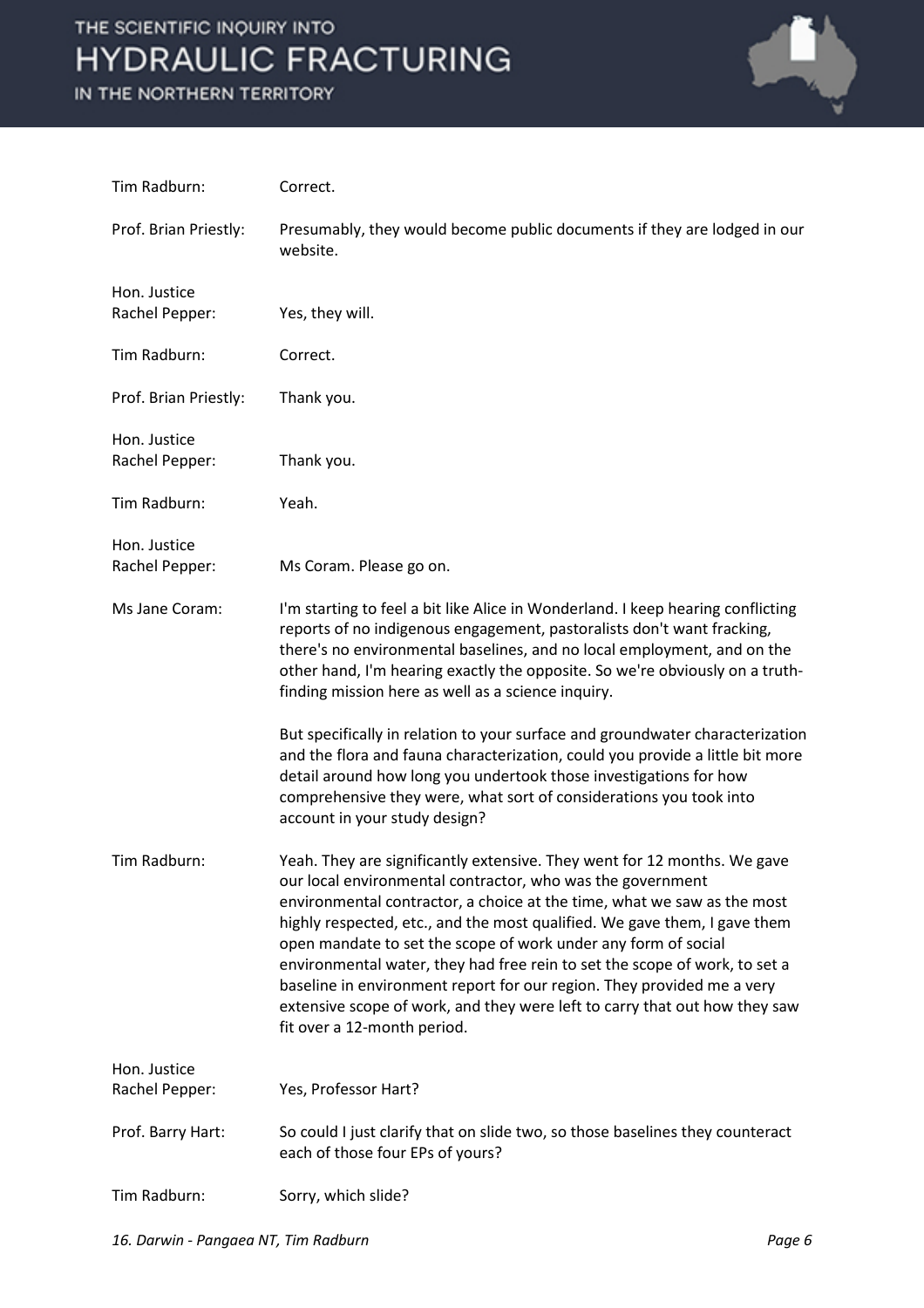

| Prof. Barry Hart:              | Two.                                                                                                                                                                                                                                                                                                                                                                                                                                                                                                                              |
|--------------------------------|-----------------------------------------------------------------------------------------------------------------------------------------------------------------------------------------------------------------------------------------------------------------------------------------------------------------------------------------------------------------------------------------------------------------------------------------------------------------------------------------------------------------------------------|
| Tim Radburn:                   | Yeah, sorry.                                                                                                                                                                                                                                                                                                                                                                                                                                                                                                                      |
| Prof. Barry Hart:              | I'm just trying to get the scope.                                                                                                                                                                                                                                                                                                                                                                                                                                                                                                 |
| Tim Radburn:                   | We have only been operating in EP 167, 168, and 169. So it's 67, 68, and 9.                                                                                                                                                                                                                                                                                                                                                                                                                                                       |
| Prof. Barry Hart:              | So those three?                                                                                                                                                                                                                                                                                                                                                                                                                                                                                                                   |
| Tim Radburn:                   | That's right. Correct.                                                                                                                                                                                                                                                                                                                                                                                                                                                                                                            |
| Prof. Barry Hart:              | That was the baseline.                                                                                                                                                                                                                                                                                                                                                                                                                                                                                                            |
| Tim Radburn:                   | Correct. That entire region. That's right.                                                                                                                                                                                                                                                                                                                                                                                                                                                                                        |
| Prof. Barry Hart:              | Right. Okay, thank you.                                                                                                                                                                                                                                                                                                                                                                                                                                                                                                           |
| Hon. Justice<br>Rachel Pepper: | Yes, Dr. Jones.                                                                                                                                                                                                                                                                                                                                                                                                                                                                                                                   |
| Dr. David Jones:               | I'm just looking at how comprehensive the work quality, so the baseline was,<br>were all parameters looked at, including hydrocarbons and radon, and those<br>sorts of things?                                                                                                                                                                                                                                                                                                                                                    |
|                                |                                                                                                                                                                                                                                                                                                                                                                                                                                                                                                                                   |
| Tim Radburn:                   | In the water chemicals                                                                                                                                                                                                                                                                                                                                                                                                                                                                                                            |
| Dr. David Jones:               | Yeah.                                                                                                                                                                                                                                                                                                                                                                                                                                                                                                                             |
| Tim Radburn:                   | Assessments? We have tests on, I can't remember exactly, the chemicals<br>that are in the list. They are ALS chemical composition listing, and there are,<br>I can't remember every single one, but they are extensive, they're ALS<br>certified. A list of testings tests for everything that we use, everything we<br>expect to use. They are done pre, during, and post all our operations<br>throughout a dry season or operational use cycle, and we started them prior<br>to us working. So we have them pre us commencing. |
| Dr. David Jones:               | Ok I'll pick that detail up from the documentation when you submit it.                                                                                                                                                                                                                                                                                                                                                                                                                                                            |
|                                | On a different issue, talking about your indigenous training program and<br>other things, what effect has the implementation of the moratorium had on<br>ongoing engagement of the local community and employment and general<br>attitudes in the community?                                                                                                                                                                                                                                                                      |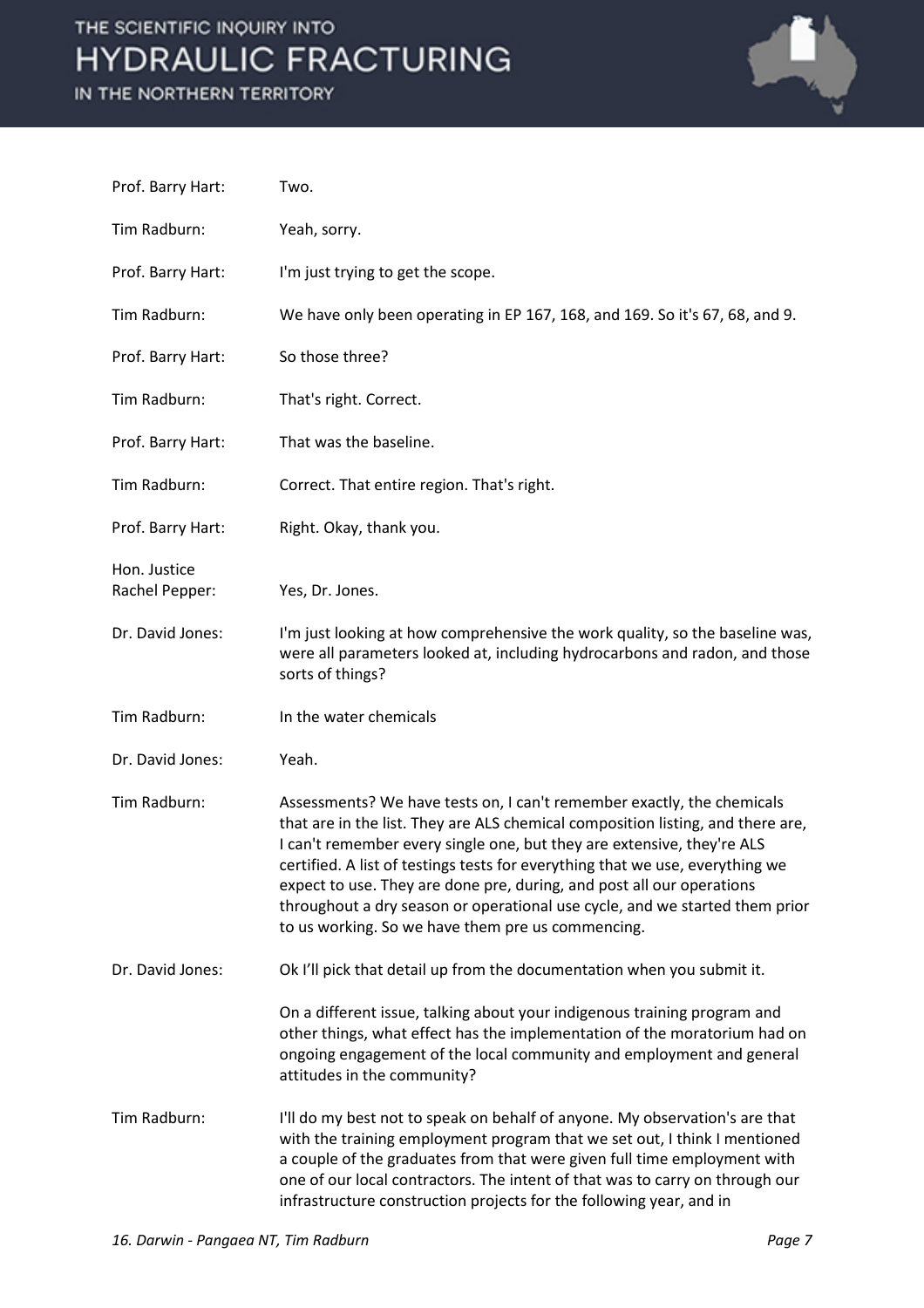IN THE NORTHERN TERRITORY



conjunction with that, we were going to start to run these training cycles throughout a full dry season, to be employed throughout the next year. So that all stopped.

The sealing of the Western Creek Road stopped. We had submitted that was real. All these contracts were real, that was submitted to the government. Our environmental management plans were all submitted and we were ready to go, and they were all stopped, so to follow one from who was involved with that with our local businesses is off the back of that.

| Hon. Justice                   |                                                                                                                                                                                                                                                                                                                                                                                                                                                                                                                                                                                                                                                                                                                                                                                                                                                                                                                                                                                                                    |
|--------------------------------|--------------------------------------------------------------------------------------------------------------------------------------------------------------------------------------------------------------------------------------------------------------------------------------------------------------------------------------------------------------------------------------------------------------------------------------------------------------------------------------------------------------------------------------------------------------------------------------------------------------------------------------------------------------------------------------------------------------------------------------------------------------------------------------------------------------------------------------------------------------------------------------------------------------------------------------------------------------------------------------------------------------------|
| Rachel Pepper:                 | Yes, Dr. Beck.                                                                                                                                                                                                                                                                                                                                                                                                                                                                                                                                                                                                                                                                                                                                                                                                                                                                                                                                                                                                     |
| Dr. Vaughan Beck:              | I recognise that you put some caveats on your expertise at the beginning of<br>the presentation, but following the presentations by both Origin Energy, and<br>SANTOS, we just wanted to acknowledge that the community have been<br>very concerned about spills and leakages and contamination of drinking<br>water. The panel is looking to obtain any data that's applicable to Australia<br>in terms of the frequency of spills and contamination. So if your company<br>can provide any information along those lines, we'd be most grateful. And<br>there has been a recent report prepared by the United States EPA on the<br>contamination of drinking water in the United States. Now that report notes<br>that there's not systemic failure of wells and spills, but it does note that<br>there have been instances of contamination from a variety of causes. And<br>we have invited both Origin and SANTOS to provide any commentary on<br>that report, and we'd like to do the same with you as well. |
| Tim Radburn:                   | I appreciate it. Thank you. Yeah, we will.                                                                                                                                                                                                                                                                                                                                                                                                                                                                                                                                                                                                                                                                                                                                                                                                                                                                                                                                                                         |
| Dr. Vaughan Beck:              | Thank you. Any comments and feedback, we'd be most grateful.                                                                                                                                                                                                                                                                                                                                                                                                                                                                                                                                                                                                                                                                                                                                                                                                                                                                                                                                                       |
| Tim Radburn:                   | Acknowledged.                                                                                                                                                                                                                                                                                                                                                                                                                                                                                                                                                                                                                                                                                                                                                                                                                                                                                                                                                                                                      |
| Dr. Vaughan Beck:              | Yeah. And the context of that is the concerns of the community here.                                                                                                                                                                                                                                                                                                                                                                                                                                                                                                                                                                                                                                                                                                                                                                                                                                                                                                                                               |
| Tim Radburn:                   | I understand. No problems at all.                                                                                                                                                                                                                                                                                                                                                                                                                                                                                                                                                                                                                                                                                                                                                                                                                                                                                                                                                                                  |
| Hon. Justice<br>Rachel Pepper: | Professor Hart.                                                                                                                                                                                                                                                                                                                                                                                                                                                                                                                                                                                                                                                                                                                                                                                                                                                                                                                                                                                                    |
| Prof. Barry Hart:              | Just to clarify your last slide, the comparison with the Argentinian situation,<br>what were you trying to get at there? What one well pad should look like, or<br>what you'll do in seven years?                                                                                                                                                                                                                                                                                                                                                                                                                                                                                                                                                                                                                                                                                                                                                                                                                  |
| Tim Radburn:                   | No, absolutely not. So the comparisons of the development and the wells is<br>not the point. It's just a recent analogue of shale, a recent shale analogue of<br>time and when the funds get committed so this morning the question was<br>asked, "something more from the Deloitte Access Economics report that we<br>can look to," that is the most recent example that I can think of. It was                                                                                                                                                                                                                                                                                                                                                                                                                                                                                                                                                                                                                   |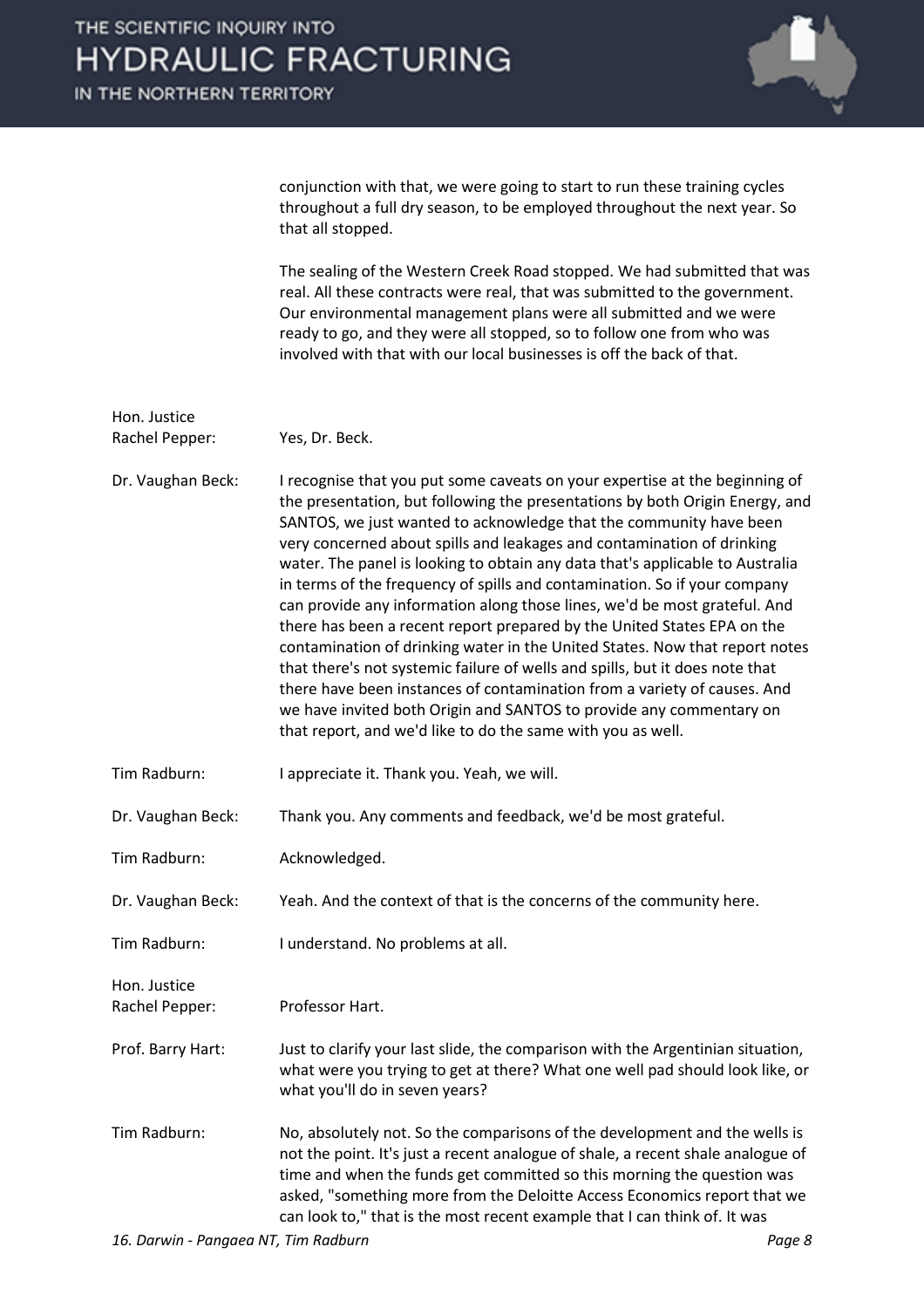IN THE NORTHERN TERRITORY



published a number of weeks ago. It's just similar to the Deloitte Access Economics metrics that they used.

- Prof. Barry Hart: Okay, thank you. Good.
- Dr. Vaughan Beck: While were looking at that photograph in Argentina, I think you mentioned before that it was about 3.5 kilometres basing and you were planning to be a development program, which would lead to about 3.5 kilometre distance between well pads. What's the projected distance between well pads in Argentina?
- Tim Radburn: Unsure.
- Dr. Vaughan Beck: Right.
- Tim Radburn: Unsure. So when we get down to that sort of detail, it's dependent on things that arguably may not be similar to our rock mechanics, volumes, access to reservoir content, etc.
- Dr. Vaughan Beck: Right. Okay. I know you said some data at the beginning, and I started to write it all down, but I couldn't follow you. Can I just take you back where you said, "If there was one trillion cubic feet," and I lost the next few lines before, would you mind just taking me through that please?
- Tim Radburn: No problems, yep. This is based on our development analogue, and it's all in row.
- Dr. Vaughan Beck: ya, mm-hmm (affirmative).
- Tim Radburn: So if we needed one TCF of gas, at each well producing say eight BCF on average,
- Dr. Vaughan Beck: At each ...
- Tim Radburn: Each well producing eight BCF average,
- Dr. Vaughan Beck: Okay, yeah.
- Tim Radburn: That equals 120 wells, for 12 well pads,
- Dr. Vaughan Beck: Mm-hmm (affirmative).
- Tim Radburn: So we're basing on 12 well pads.
- Dr. Vaughan Beck: Yes.
- Tim Radburn: That equals 10 pads, so eight pads at 3.5 kilometres is a very small footprint.
- Dr. Vaughan Beck: Good, Thank you very much for going back for that.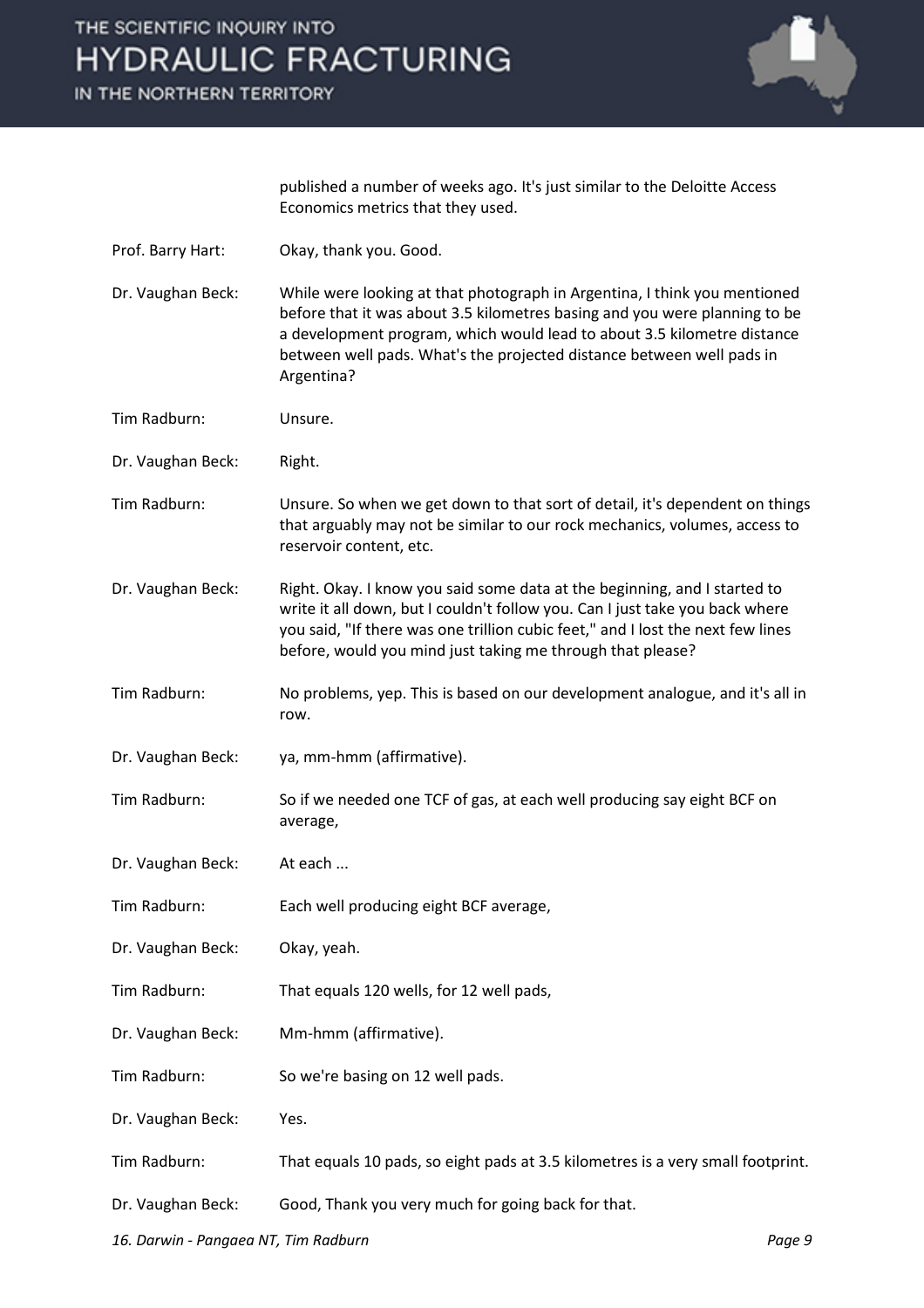

| Tim Radburn:                   | So yeah, depending on what the gas requirement is.                                                                                                                                                                                                                                                                                                                                                                                                                                                                                                                                                                                  |
|--------------------------------|-------------------------------------------------------------------------------------------------------------------------------------------------------------------------------------------------------------------------------------------------------------------------------------------------------------------------------------------------------------------------------------------------------------------------------------------------------------------------------------------------------------------------------------------------------------------------------------------------------------------------------------|
| Dr. Vaughan Beck:              | Yes. I understand.                                                                                                                                                                                                                                                                                                                                                                                                                                                                                                                                                                                                                  |
| Tim Radburn:                   | Sure.                                                                                                                                                                                                                                                                                                                                                                                                                                                                                                                                                                                                                               |
| Hon. Justice<br>Rachel Pepper: | I don't know whether you've been following earlier this evening's<br>presentations, but the NT Cattlemen's Association has said that at least one<br>of the things that they'd be looking for in regulatory reform, would be a<br>right of veto. What would your attitude be to that?                                                                                                                                                                                                                                                                                                                                               |
| Tim Radburn:                   | I don't think there's a requirement for right of veto based on our experience<br>in the Northern Territory. We have managed to get to a negotiated position<br>of mutual benefit. And have enjoyed working with all of our stakeholders. It<br>has actually been very enjoyable. We have seen the local community, and<br>our immediate contact with pastoralists, their families alike being overly<br>beneficial. It has benefited these stations. We have put in significant<br>improvements to their cattle stations and the operations of their businesses.<br>So it has been enjoyable from that aspect, as much as anything. |
| Hon. Justice<br>Rachel Pepper: | So your attitude that there is no requirement for right of veto, is that and<br>again please correct me if I'm wrong, effectively saying you don't need it,<br>because it's not required? Or it's not justified rather, because it's not<br>required?                                                                                                                                                                                                                                                                                                                                                                               |
| Tim Radburn:                   | It's not required because we have, in our experience, managed to get an<br>agreed position through negotiation.                                                                                                                                                                                                                                                                                                                                                                                                                                                                                                                     |
| Hon. Justice<br>Rachel Pepper: | You'd be losing nothing then, if you accepted a right of veto.                                                                                                                                                                                                                                                                                                                                                                                                                                                                                                                                                                      |
| Tim Radburn:                   | We don't think it's a requirement to have a right of veto.                                                                                                                                                                                                                                                                                                                                                                                                                                                                                                                                                                          |
| Hon. Justice<br>Rachel Pepper: | It's certainly not a requirement, but were it a requirement, based on what<br>you've said, presumably, if it's not needed because you're able to negotiate<br>sufficient access, then you'd be giving nothing up by a right of veto being<br>imposed on you.                                                                                                                                                                                                                                                                                                                                                                        |
| Tim Radburn:                   | I think the question asked also this morning was, when a right of veto may<br>come into effect, so I think there's a lot of grey area around what the<br>definition of right of veto is, at this point. So at this point, I'd suggest that it's<br>not a requirement, from our experience. The current regulation and<br>legislation, as it stands now, works, and throughout the exploration phase, is<br>sufficient.                                                                                                                                                                                                              |
| Hon. Justice<br>Rachel Pepper: | Okay.                                                                                                                                                                                                                                                                                                                                                                                                                                                                                                                                                                                                                               |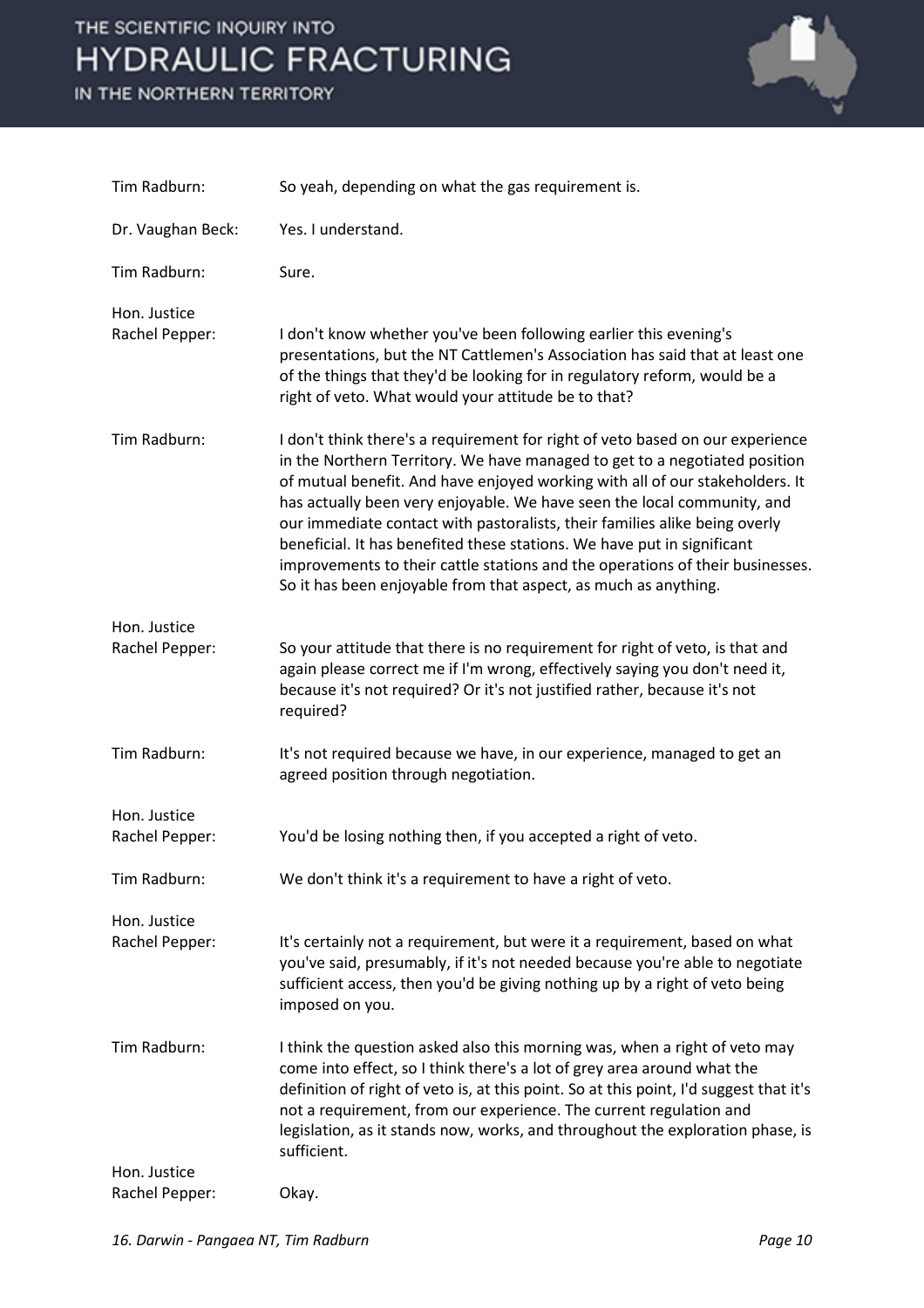

| Dr. Vaughan Beck:              | Can I just follow up, just on some detail. I think you mentioned in McArthur<br>Basin, maybe the Roper, that you'd drilled seven wells since 2013, so the<br>Beetaloo, right?                                                                                                                                                                                                                                                                                                                                                                                                                                                                                                                                                            |
|--------------------------------|------------------------------------------------------------------------------------------------------------------------------------------------------------------------------------------------------------------------------------------------------------------------------------------------------------------------------------------------------------------------------------------------------------------------------------------------------------------------------------------------------------------------------------------------------------------------------------------------------------------------------------------------------------------------------------------------------------------------------------------|
| Tim Radburn:                   | Right.                                                                                                                                                                                                                                                                                                                                                                                                                                                                                                                                                                                                                                                                                                                                   |
| Dr. Vaughan Beck:              | So how many pastoralists have you had to negotiate with for those seven<br>wells?                                                                                                                                                                                                                                                                                                                                                                                                                                                                                                                                                                                                                                                        |
| Tim Radburn:                   | In 2013, we signed 24 access agreements for 20, I might be off by one or two<br>here, but it's on an average of 13 since that point, so the 2013 24 access<br>agreements was based on us doing the 2D seismic, which was over an<br>extensive period. And then as we narrowed our scope down further. We've<br>averaged 13 pastoral access agreements for each stations that we've<br>accessed since then. We have not had complications with any of our<br>stations.                                                                                                                                                                                                                                                                    |
| Dr. Vaughan Beck:              | So when you say more recently 13 access agreements, that's with 13<br>pastoralists.                                                                                                                                                                                                                                                                                                                                                                                                                                                                                                                                                                                                                                                      |
| Tim Radburn:                   | Correct.                                                                                                                                                                                                                                                                                                                                                                                                                                                                                                                                                                                                                                                                                                                                 |
| Dr. Vaughan Beck:              | Okay. Thanks for that.                                                                                                                                                                                                                                                                                                                                                                                                                                                                                                                                                                                                                                                                                                                   |
| Tim Radburn:                   | Individually negotiated based on circumstances, and their operations and<br>ours, and                                                                                                                                                                                                                                                                                                                                                                                                                                                                                                                                                                                                                                                    |
| Dr. Vaughan Beck:              | Yes, and of those 24 plus 13, they were included in those seven wells that<br>were being drilled then?                                                                                                                                                                                                                                                                                                                                                                                                                                                                                                                                                                                                                                   |
| Tim Radburn:                   | Correct.                                                                                                                                                                                                                                                                                                                                                                                                                                                                                                                                                                                                                                                                                                                                 |
| Dr. Vaughan Beck:              | Thank you.                                                                                                                                                                                                                                                                                                                                                                                                                                                                                                                                                                                                                                                                                                                               |
| Tim Radburn:                   | This is following, mind you, our traditional owner work program on country<br>meetings, scouting, and our program being amended as required, based on<br>those meetings as well. So we do that first, that process is first, and each<br>time we have those work program meetings, there's in excess of between<br>80 to 100, 120 TO's at those. Then we get the affected TO's, seniors in the<br>scouting work program detail, and then we go out on country, we drive<br>around, we fly around, we go through and explain until everyone<br>understands it. Then if amendments are required to our operation, we make<br>those, and then we go to the pastoralists and then go through the access<br>agreement process. In that order. |
| Dr. Vaughan Beck:              | Okay, if you wouldn't mind,                                                                                                                                                                                                                                                                                                                                                                                                                                                                                                                                                                                                                                                                                                              |
| Hon. Justice<br>Rachel Pepper: | No no, sir.                                                                                                                                                                                                                                                                                                                                                                                                                                                                                                                                                                                                                                                                                                                              |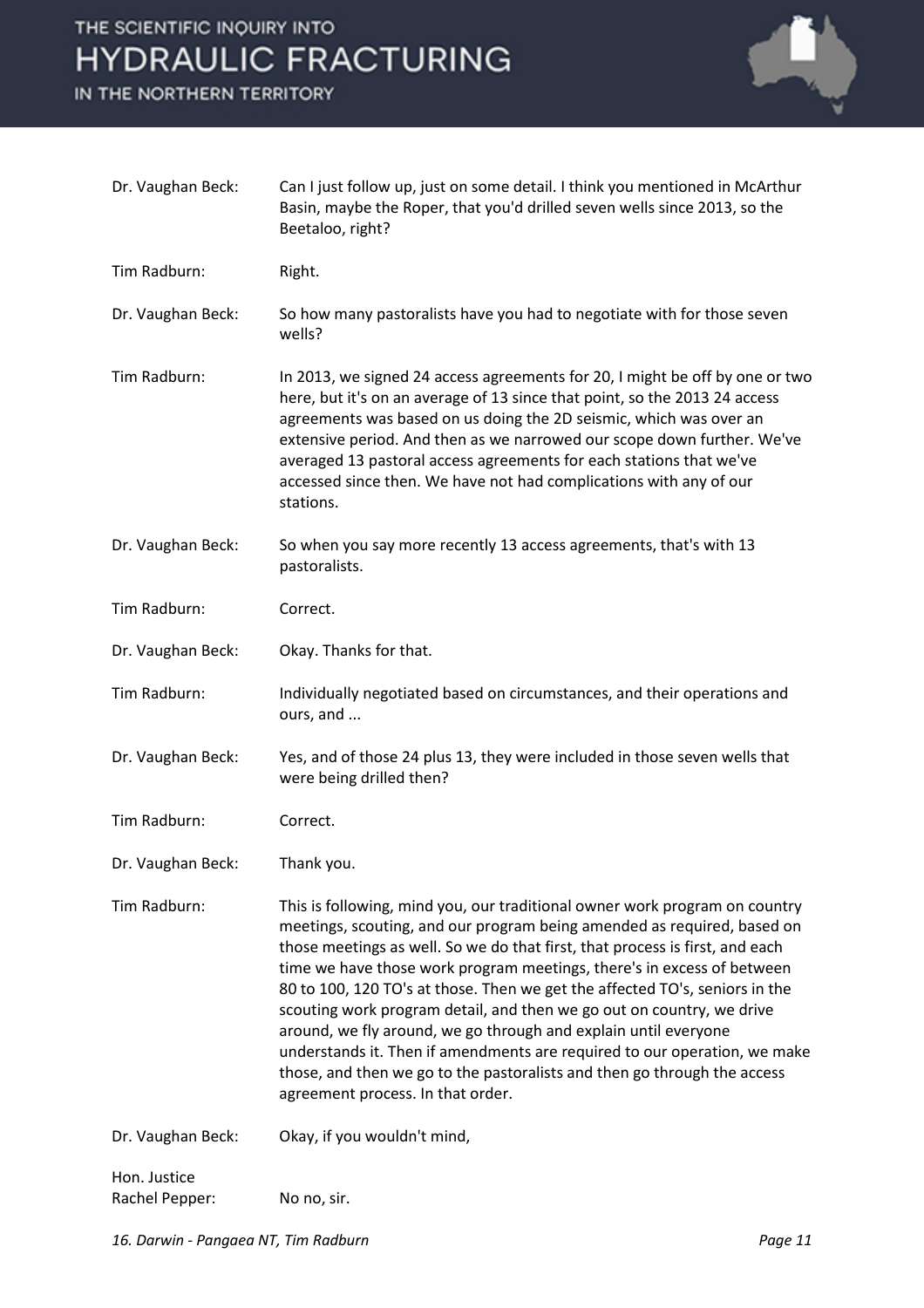

| Dr. Vaughan Beck:              | When you're having discussions with aboriginal communities, are you using<br>an interpreter? How do you go about engaging with them?                                                                                                                                                                                                                                                                                             |
|--------------------------------|----------------------------------------------------------------------------------------------------------------------------------------------------------------------------------------------------------------------------------------------------------------------------------------------------------------------------------------------------------------------------------------------------------------------------------|
| Tim Radburn:                   | So we have worked closely with the NLC anthropologists and staff, over the<br>years, and in timings recommended by them, we approach TO's and the NLC<br>coordinate those                                                                                                                                                                                                                                                        |
| Dr. Vaughan Beck:              | So, I'm losing it. TO's?                                                                                                                                                                                                                                                                                                                                                                                                         |
| Tim Radburn:                   | Traditional owners.                                                                                                                                                                                                                                                                                                                                                                                                              |
| Dr. Vaughan Beck:              | Oh, I see. Okay.                                                                                                                                                                                                                                                                                                                                                                                                                 |
| Tim Radburn:                   | The NLC coordinate the effective traditional owners to work their specific<br>work program meetings. And we carry on from that point.                                                                                                                                                                                                                                                                                            |
|                                | We haven't needed interpreters. We have the NLC anthropologists and staff<br>up with the senior TO's in our meetings, at the front. We describe and we<br>talk and it goes on, and it's mediated as such, and explained by the<br>anthropologists. We just go at the pace required. We haven't needed<br>interpreters.                                                                                                           |
| Dr. Vaughan Beck:              | Thank you for that.                                                                                                                                                                                                                                                                                                                                                                                                              |
| Hon. Justice<br>Rachel Pepper: | Yes, Ms. Coram.                                                                                                                                                                                                                                                                                                                                                                                                                  |
| Ms Jane Coram:                 | I may have missed this, but I'm assuming you haven't actually fracked the<br>horizontal well that you've drilled, is that correct? Or you did frack it?                                                                                                                                                                                                                                                                          |
| Tim Radburn:                   | We haven't drilled any horizontal wells. We've vertically stimulated two.                                                                                                                                                                                                                                                                                                                                                        |
| Ms Jane Coram:                 | In the Valkyrie shale, it says the first horizontal well drilled and tested in<br>2016.                                                                                                                                                                                                                                                                                                                                          |
| Tim Radburn:                   | So the Valkyrie is the shale target on the Beetaloo Basin. That was Origin as<br>well.                                                                                                                                                                                                                                                                                                                                           |
| Ms Jane Coram:                 | Oh, okay. Sorry, I misunderstood. Nonetheless, in your planning, where<br>would you be sourcing the water and the sand from, were you to go ahead<br>with development of the gas resources?                                                                                                                                                                                                                                      |
| Tim Radburn:                   | Well we're looking at options. We have intersected a Jamison sandstone<br>which shows potential at this point. We've only intersected it in one<br>location. We've gathered preliminary information around what that looks<br>like, it looks prolific at this point. Other companies may or may not have<br>intercepted sandstones as well that holds prolific water sources. They have<br>potential once we get underway again. |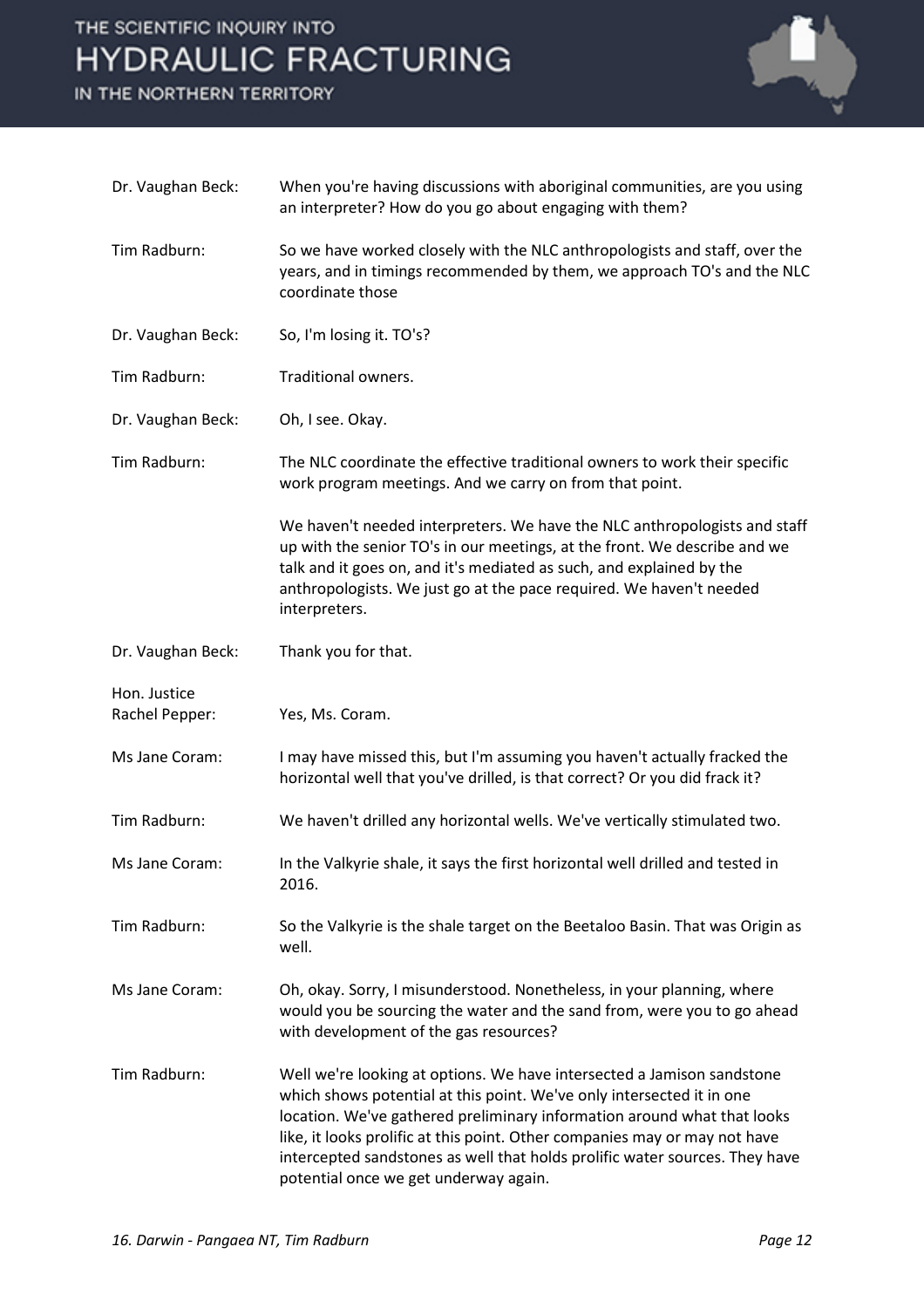

Indeed, the program that we put on hold in 2016, that we had seen as part of our operational program, was to shoot a 3D seismic survey over our region, and that would have identified further detail on that, as would have the additional penetrations into it, because we could have targeted that region specifically. So it looks like, at this point, there may be other sources there, but it needs further work.

| Hon. Justice<br>Rachel Pepper: | Yes, Dr. Jones.                                                                                                                                                                                                                                                                                                                                                                                                                  |
|--------------------------------|----------------------------------------------------------------------------------------------------------------------------------------------------------------------------------------------------------------------------------------------------------------------------------------------------------------------------------------------------------------------------------------------------------------------------------|
| Dr. David Jones:               | Just following up on that particular item about the sandstone. Is that<br>potable quality water, or is that more saline water that wouldn't be suitable<br>for other uses?                                                                                                                                                                                                                                                       |
| Tim Radburn:                   | There's a cattle station in our region that is supplying cattle from it, we<br>think, based on the depth of what his bore's at. One of our drillers actually<br>drunk the water, he's fine.                                                                                                                                                                                                                                      |
| Dr. David Jones:               | The reason I asked that question is because the community has expressed a<br>preference for non-potable waters to be used for this particular purpose. If<br>you've got a potable water source, and it might be a big resource, but you<br>just need to think about in your planning, the quality of that water and what<br>its other uses might be, in terms of potential competition. That's a sensitivity<br>we've picked up. |
|                                | The second thing was, you said you've done seven vertical wells. Two have<br>been fracked?                                                                                                                                                                                                                                                                                                                                       |
| Tim Radburn:                   | Correct.                                                                                                                                                                                                                                                                                                                                                                                                                         |
| Dr. David Jones:               | With the chemical measurements that were made in the baseline studies, I<br>think you said that you had before and after measurements of water, or the<br>monitoring was done during it?                                                                                                                                                                                                                                         |
| Tim Radburn:                   | Correct.                                                                                                                                                                                                                                                                                                                                                                                                                         |
| Dr. David Jones:               | And flow back water's being characterised as well.                                                                                                                                                                                                                                                                                                                                                                               |
| Tim Radburn:                   | Correct.                                                                                                                                                                                                                                                                                                                                                                                                                         |
| Dr. David Jones:               | Okay.                                                                                                                                                                                                                                                                                                                                                                                                                            |
| Tim Radburn:                   | All right. No, not flow back water, no. So, we have, yes, we've tested the<br>flow back water, but of our chemical composition and standing water level<br>baseline tests, they have been done down bores with electronic water<br>loggers, etc., of their regional effects.                                                                                                                                                     |
| Dr. David Jones:               | Ok, so it was more physical measurements, rather than the chemistry, in<br>that sense.                                                                                                                                                                                                                                                                                                                                           |